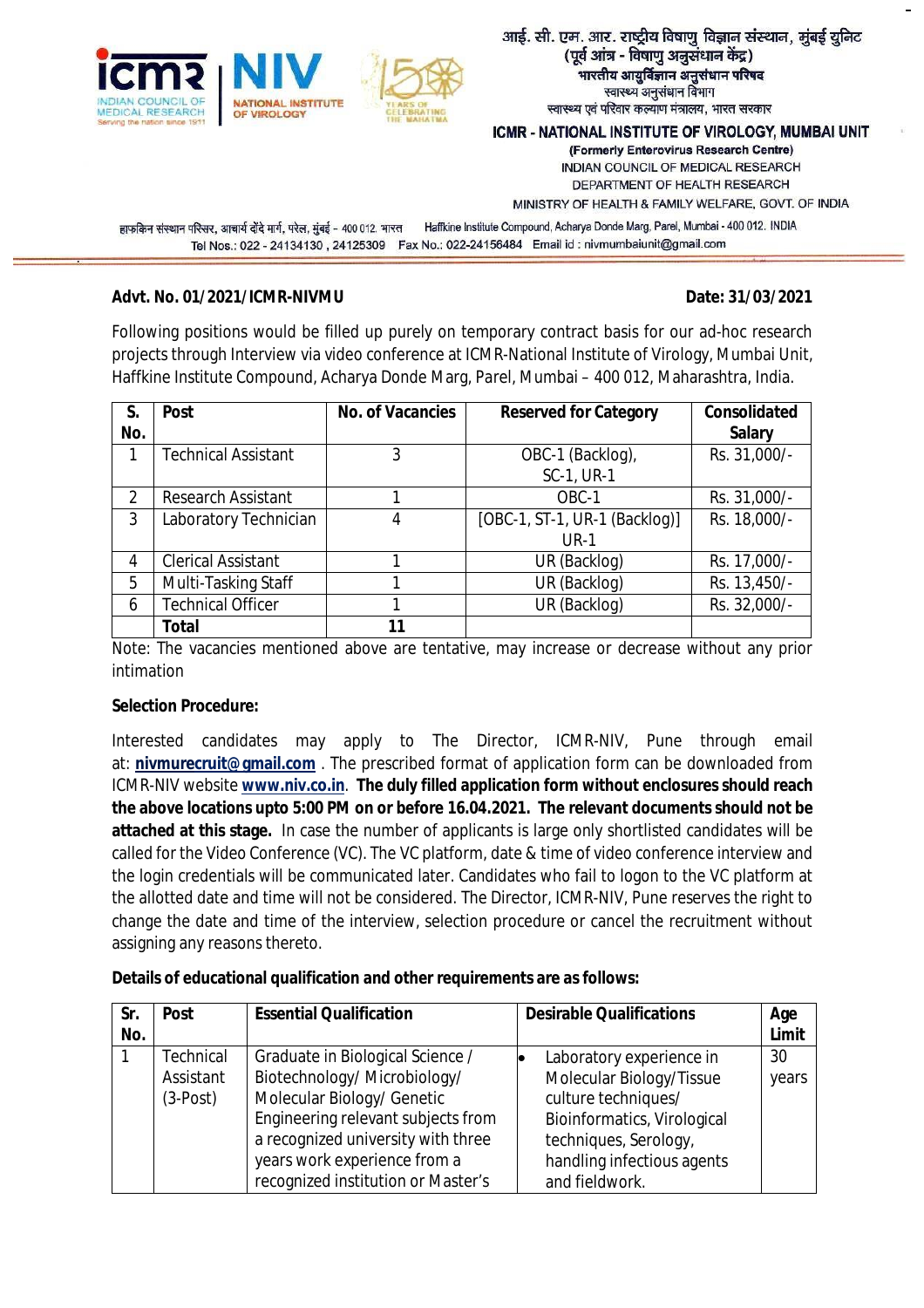|                |                                                 | degree in the biological science<br>subject                                                                                                                                                                                                                                                                                                                                                                                                  |   | Knowledge of computer<br>applications and data<br>management.                                                                                                                                                                                                                               |             |
|----------------|-------------------------------------------------|----------------------------------------------------------------------------------------------------------------------------------------------------------------------------------------------------------------------------------------------------------------------------------------------------------------------------------------------------------------------------------------------------------------------------------------------|---|---------------------------------------------------------------------------------------------------------------------------------------------------------------------------------------------------------------------------------------------------------------------------------------------|-------------|
| $\overline{2}$ | Research<br>Assistant<br>$(1-Post)$             | Graduate in Biological Science /<br>Biotechnology/ Microbiology/<br>Molecular Biology/ Genetic<br>Engineering relevant subjects from<br>a recognized university with three<br>years work experience from a<br>recognized institution or Master's<br>degree in the biological science<br>subject                                                                                                                                              |   | Laboratory experience in<br>Molecular Biology/Tissue<br>culture techniques/<br>Bioinformatics, Virological<br>techniques, Serology,<br>handling infectious agents<br>and fieldwork.<br>Knowledge of computer<br>applications and data<br>management.                                        | 30<br>years |
| 3              | Laboratory<br>Technician<br>$(4-Post)$          | 12 <sup>th</sup> Pass in Science subjects and two<br>years diploma in Medical Laboratory<br>Technician or PMW or radiology/<br>radiography or related subject) or<br>one year DMLT plus one year<br>required experience in a recognized<br>organization or two years field /<br>laboratory experience* or animal<br>keeping<br>house<br>in Government<br>recognized organization.<br>*B.Sc. degree shall be treated as 3<br>years experience | p | Master's degree in Life<br>Sciences/Microbiology/<br>Biotechnology<br>Knowledge of computer<br>applications<br><b>Experience in Research</b><br>Laboratory and field/handling<br>blood samples, performing<br>serological assays                                                            | 30<br>years |
| 4              | Clerical<br>Assistant<br>$(1-Post)$             | 12th Pass or equivalent from a<br>recognized board with 5<br>years<br>experience of administrative work,<br>or Graduate in any discipline with 2<br>years experience of administration<br>work, and a typing speed of 35 wpm<br>in English or 30 wpm in Hindi or<br>10500 KDPH in English or 9000 KDPH<br>in Hindi                                                                                                                           | . | Graduate degree in<br><b>Commerce or Computers</b><br>Knowledge of Tally & other<br>computer applications<br>Work experience in Accounts<br>& Administration                                                                                                                                | 28<br>years |
| 5              | Multi-<br>Tasking<br><b>Staff</b><br>$(1-Post)$ | High School or equivalent                                                                                                                                                                                                                                                                                                                                                                                                                    |   | Graduate degree in any<br>disciple<br>Knowledge of computer<br>applications<br>Experience in Research<br>Laboratory and field work                                                                                                                                                          | 25<br>years |
| 6              | Technical<br>Officer<br>$(1-Post)$              | Science/relevant  <br>Graduate<br>in<br>subjects<br>from<br>recognized<br>$\mathsf{a}$<br>university with five years work<br>experience<br>from<br>recognized<br>$\mathsf{a}$<br>Institution or Master's degree in the<br>relevant subject                                                                                                                                                                                                   |   | Laboratory experience in<br>Virology/Immunology/<br>Molecular Biology/ Tissue<br>culture techniques/ Serology/<br>handling infectious agents<br>Candidates having experience<br>in Flow Cytometry will be<br>given priority<br>Knowledge of computer<br>applications and data<br>management | 30<br>years |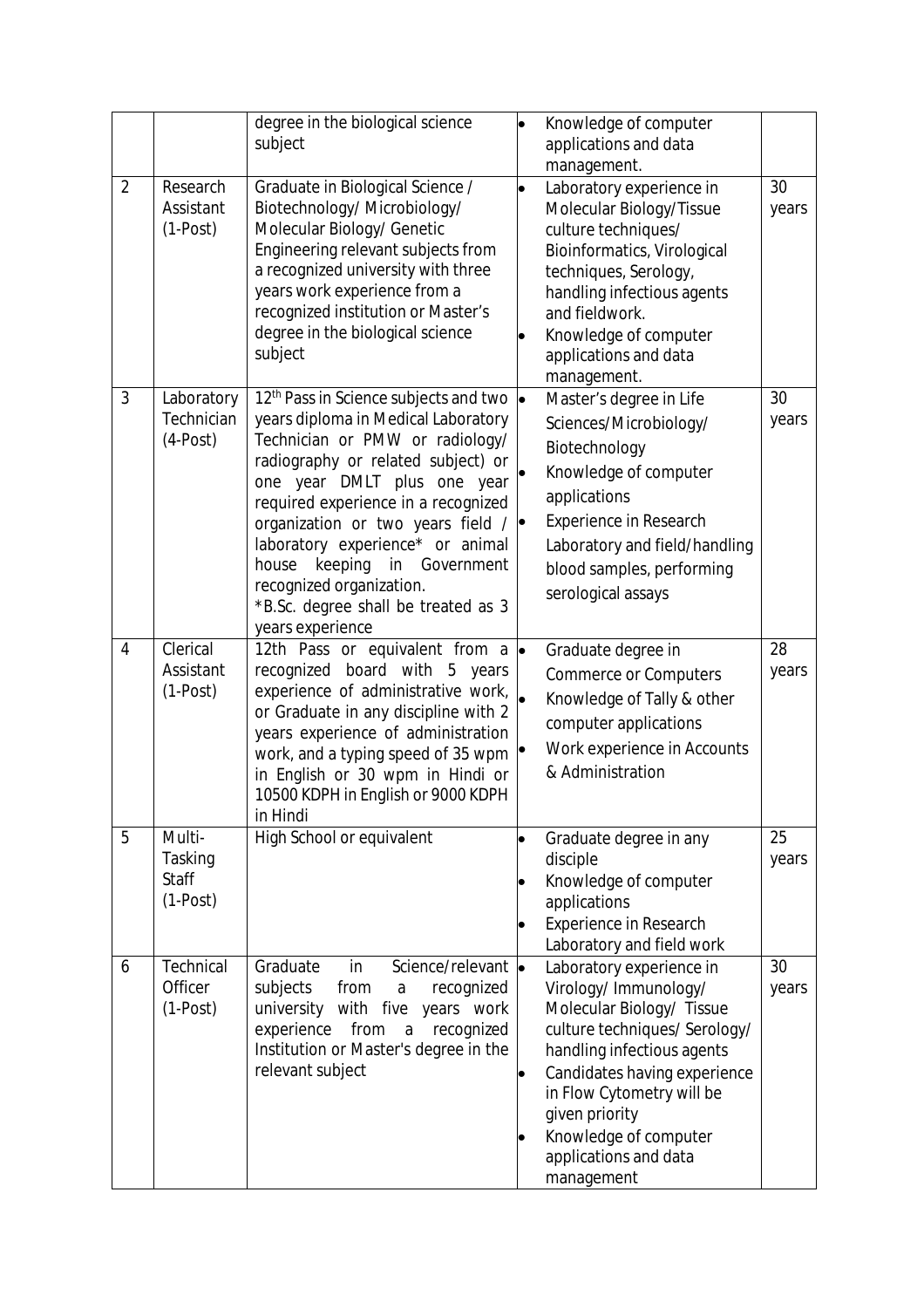#### **Terms and conditions: -**

- 1. Number of vacancies may vary.
- 2. The position is meant for temporary extramural project for appointment purely on temporary contract basis and co-terminus with the project.
- 3. Consolidated Salary: The rates of consolidated salary shown in this advertisement are project specific and likely to be modified according to sanction of the funding agency of the Project.
- 4. Age Concession: Age relaxation will be admissible to various categories of candidates as per GOI and ICMR rules.
- 5. Cut-off date for age limit will the date of video conference interview.
- 6. Qualification & experience should be from an Institution of repute. Experience should have been gained after acquiring the minimum essential qualification.
- 7. Mere fulfilling the essential qualification does not guarantee the selection.
- 8. Persons already in regular time scale service under any Government Department / Organizations are not eligible to apply.
- 9. The appointment may be renewed as per the need of the project subject to satisfactory performance of the candidate and approval of the competent authority.
- 10. The institute reserves rights to consider or reject any application/candidature.
- 11. Submission of wrong or false information during the process of selection shall disqualify the candidature at any stage.
- 12. Project personnel cannot be permitted to register for Ph.D., due to time constraints.
- 13. Payment of salary/stipend/consolidated emoluments to the project staff shall be depending upon availability of funds from funding agency of the project.
- 14. The place of posting will be ICMR-National Institute of Virology, Mumbai Unit, Haffkine Institute Compound, A. D. Marg, Parel, Mumbai – 400 012.
- 15. The personnel engaged in project mode shall not have any claim on a regular post in this institute or in any Department of Government of India and their project service will not confer any right for further assignment. Benefits of Provident Fund, Pension Scheme, Leave Travel Concession, Medical claim, etc. are not admissible.
- 16. The Project Investigator and/or Appointing authority reserves the right to terminate the service of project personnel even during the agreed contract period or extended contract period without assigning any reason.
- 17. Leave shall be as per the ICMR rules applicable to ad hoc project staff.
- 18. NIV reserves the right to cancel/modify the recruitment process at any time, during the process, at its discretion.
- 19. The decision of the Director, NIV will be final and binding.
- 20. Canvassing in any form will be a disqualification.
- 21. Corrigendum/addendum/further information; if any; in respect of this advertisement, will be published on NIV websites only.
- 22. Prior intimation of attending for Interview via video conference may please be given to email id: [nivmurecruit@gmail.com,](mailto:nivmurecruit@gmail.com,) at least two days before the interview.
- 23. No candidate shall be entertained after their allotted time slot on the day of interview.

**Director** ICMR-National Institute of Virology, Pune